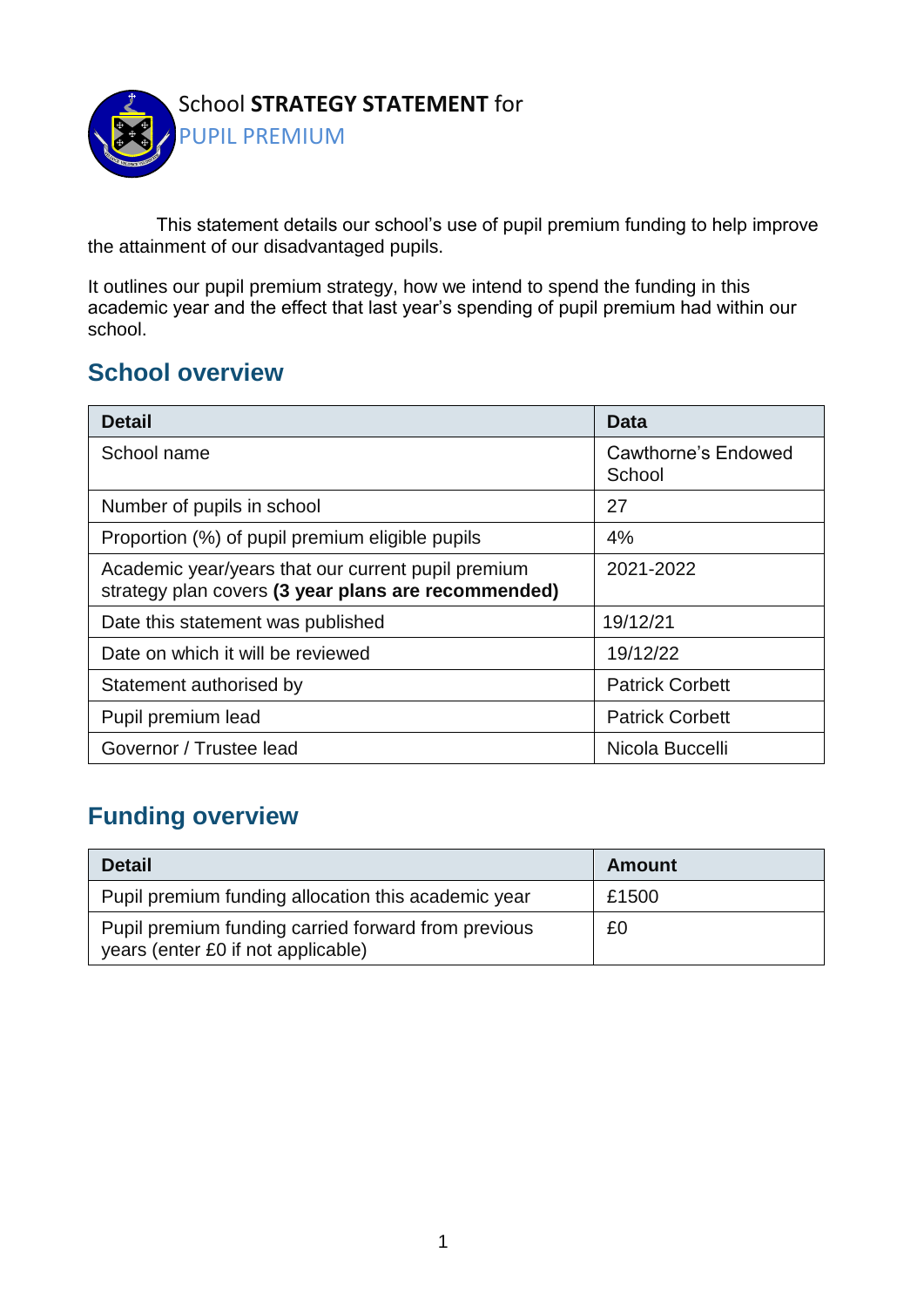# **Part A: Pupil premium strategy plan**

### **Statement of intent**

Cawthorne's Endowed Primary School is a small rural school which currently has a very low number of pupil premium pupils.

We aim to ensure that pupils be given the best possible chance to achieve their full potential through the highest standards of Quality First Teaching, focused support and through a broad and balanced curriculum. We believe the additional provision delivered through the Pupil Premium funding should be available to all pupils within school who we know to be disadvantaged and vulnerable, irrespective of whether they are eligible for the funding. There is no expectation that all Pupil Premium funded pupils will receive identical support.

The school considers best ways to allocate Pupil Premium money annually following rigorous data analysis and the careful consideration of the needs of the pupils undertaken termly through assessment and pupil progress meetings between the Headteacher and class teachers. Through pupil premium funding we ensure we have in place; whole-school approaches that impact on all pupils, focused support to target under-performing individuals and groups of vulnerable/ disadvantaged pupils. Specific support targeting pupil premium pupils.

We have a dedicated staff team which ensures the Pupil Premium funding impacts positively on achievement, attendance and emotional and pastoral care. The Headteacher is responsible for monitoring provision and outcomes, and the wider staff team to implement and evaluate provision. The Headteacher alongside the staff team regularly evaluates the outcomes of pupil premium children compared to other pupils in school and also in line with their projected age-related progress to ensure the correct strategies and provision are in place. As with every child in our care, a child who is in receipt of the pupil premium is valued, respected and entitled to develop to their full potential.

**The ultimate objectives for our pupils who are in receipt of pupil premium are**:

• **To continue to ensure the outcomes for pupils in receipt of pupil premium are at least in line with those of peers in school across the curriculum and where possible exceed it.**

We believe that all our pupils benefit from high quality teaching every day and we ensure our strategy provides for this with further additional intervention through one to one and small group teaching. We have accessed this using our current staff in school.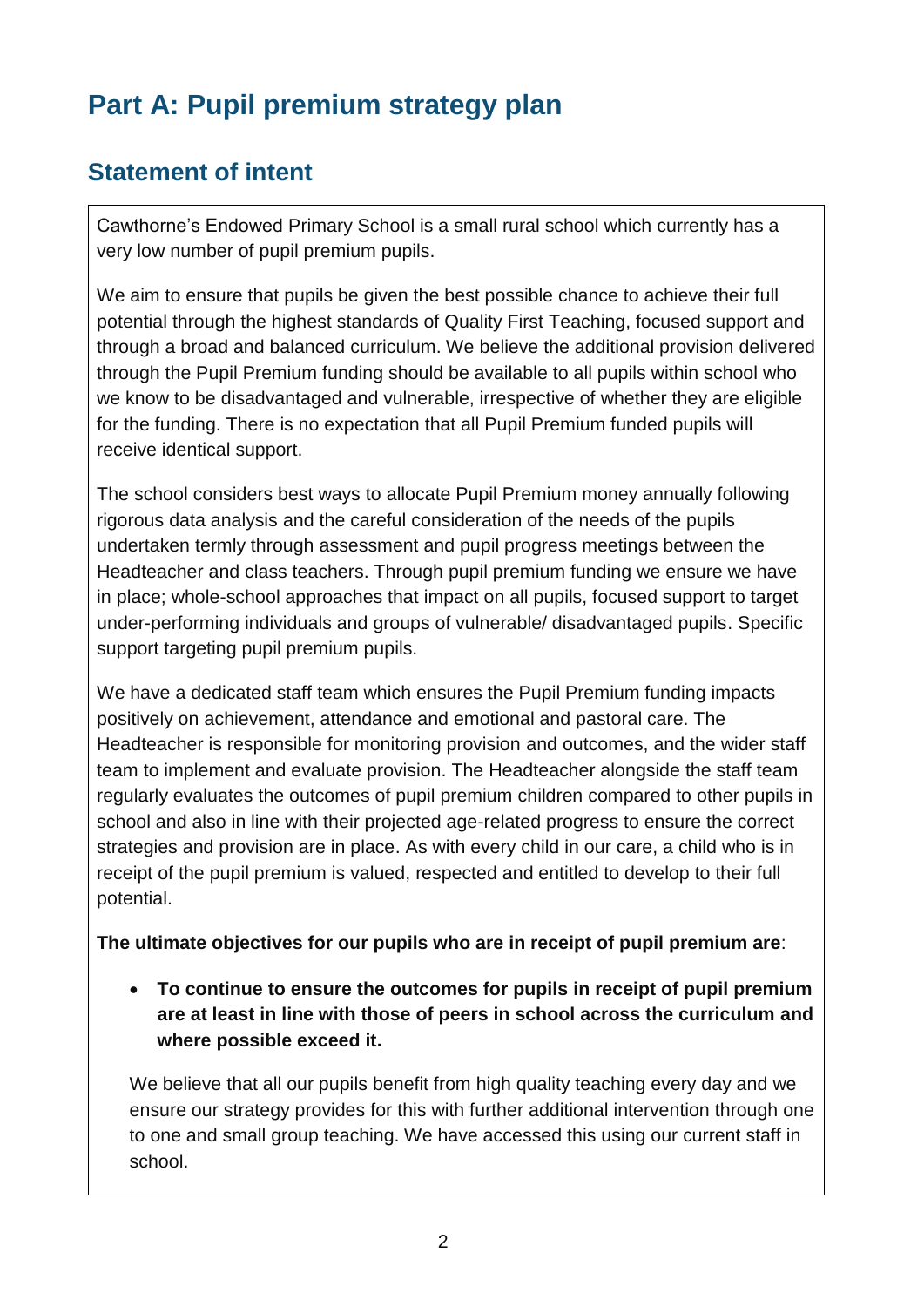• **Ensure the well-being needs of all pupils in receipt of pupil premium funding are met to ensure they are on track to make or exceed expected progress and attainment**.

At Cawthorne's Endowed School we know children must be ready to learn by ensuring their personal, social, emotional and developmental needs are met.

#### **Challenges**

This details the key challenges to achievement that we have identified among our disadvantaged pupils.

| <b>Challenge</b><br>number | <b>Detail of challenge</b>                                                                                                                                       |
|----------------------------|------------------------------------------------------------------------------------------------------------------------------------------------------------------|
| Academic                   | Gaps in learning particularly in Mathematics and English.                                                                                                        |
| Pastoral                   | Emotional health and wellbeing. Pupils emotional well-being, social and<br>behavioural needs affecting children being in a position to able to make<br>progress. |

#### **Intended outcomes**

| <b>Intended outcome</b>                 | <b>Success criteria</b>                                                    |
|-----------------------------------------|----------------------------------------------------------------------------|
| Gaps in learning addressed              | Improved standardised scores for pp<br>children in Mathematics and English |
| Improved emotional health and wellbeing | Children seem happy and well-adjusted in<br>school and at home.            |

Activity in this academic year

This details how we intend to spend our pupil premium **this academic year** to address the challenges listed above.

| <b>Budgeted cost: £1500</b><br><b>Activity</b>        | Evidence that supports this approach                                                                                  | <b>Challenge</b><br>number(s)<br>addressed |
|-------------------------------------------------------|-----------------------------------------------------------------------------------------------------------------------|--------------------------------------------|
| Ensure wellbeing and<br>provide emotional<br>security | https://educationendowmentfoundation.or<br>g.uk/support-for-schools/schoolimprovement-<br>planning/3-wider-strategies |                                            |